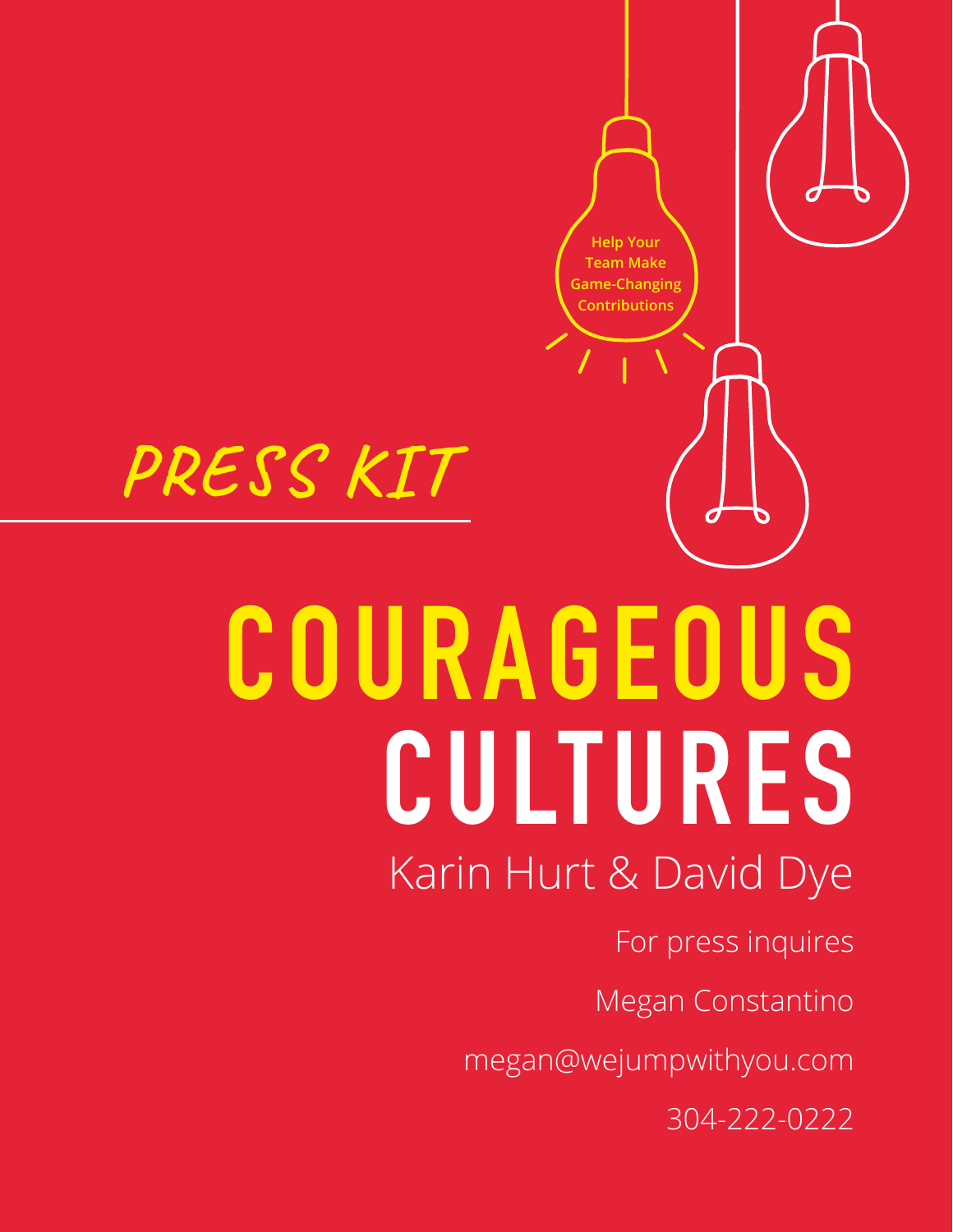## Are you hearing your employees' best ideas?

Every day your employees are barraged with problems. They cringe as they try to soothe customer frustrations they can't fix. Or, they face their own battles with inefficient systems, outdated policies, and procedures.

**67% said management operates under the notion "this is the way we've always done it."**

#### **49% said they are not regularly asked for their ideas**

**57% said nothing would happen with an idea they shared** 

**40% reported lacking confidence in sharing an idea** Our research shows that employees have game-changing ideas for how to solve these issues but frequently don't speak up to share them. As a result, you **waste money and miss opportunities** to create better experiences for your customers.

In our book *Courageous Cultures: How to Build Teams of Micro-Innovators, Problem Solvers and Customer Advocates*, we share a comprehensive and practical roadmap to help you tap into the innovative thinking of every employee.

Start building a courageous culture today and stop missing out on the hidden solutions engine in your organization.



 $\boldsymbol{\mathit{II}}$ By following the guidance in this savvy book, you'll attract first rate talent, serve your customers better, and liberate people to perform their best.

> - Daniel H. Pink, NY Times bestselling author of WHEN, DRIVE, and To Sell IS HUMAN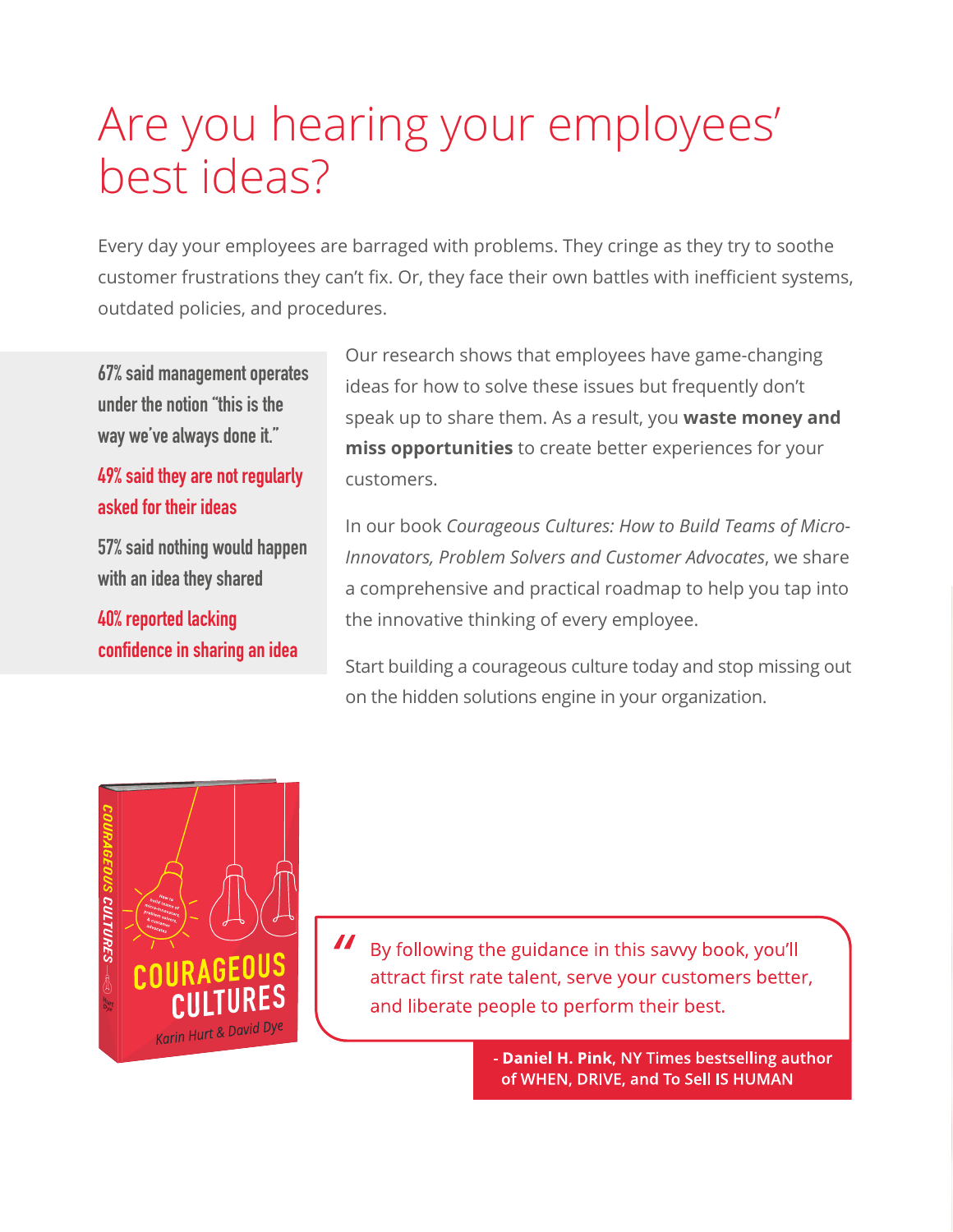# **COURAGEOUS CULTURES**

#### **COURAGEOUSCULTURESBOOK.COM**

Karin Hurt and David Dye are the Founders of *[Let's Grow Leaders](http://letsgrowleaders.com)*, a leadership training and consulting firm in Maryland, and the authors of 5 books including *[Winning Well: A](https://u7061146.ct.sendgrid.net/ls/click?upn=4tNED-2FM8iDZJQyQ53jATUVTF4KOxbqsuSErcl4Z4SAUoLKxf5CQx7WFFEGBSb-2FId5akeuJ7cyiLhkMQ9xON-2FdPUgVwN-2BYtOYVCVOirqTcYNgCOyiNkOJnYYlSZ-2FjplTr4RvKfAxmz97zUkE7x7d8jLpNU4AQPRiXJ8GrCKYX6hbi99s2KCUkK5ktoHExAT-2FXjAjr_O3XWFiAdWrzzrOIt72qAuJnZNb3ptv0dzH1nczuGDhyM9rxeNKXgbkEAEpqHp7rSDhsHKSObws7N7rEmgATIKeGWz2uEXpFydfNnnHdyv9d0Q3661YtizyFZJ5lK9EhmY4qQopLBYIeOM6wgCnK43VbYwxQe0KxQlcTf9aMpf8c9zT7Exc3JsfY3XtiPFmPx7-2Fn1NeYFpHhFbHasck8nC5-2FdlFjZcQwNCU7FIrxwha5luEAQkCvMGAh81-2BKaIZh-2BiSWw6oFp2SBJAGsBI5YKKv-2BYkttv-2FC7ODGNA1IT1zvMc-2BhmwesiBKqSaAmUtdkL16kSRsWAG1iId3-2B9IK9I7K5GYEeR0irAJv3qH0h9Kbck-3D)  [Manager's Guide to Getting Results Without Losing Your Soul](https://u7061146.ct.sendgrid.net/ls/click?upn=4tNED-2FM8iDZJQyQ53jATUVTF4KOxbqsuSErcl4Z4SAUoLKxf5CQx7WFFEGBSb-2FId5akeuJ7cyiLhkMQ9xON-2FdPUgVwN-2BYtOYVCVOirqTcYNgCOyiNkOJnYYlSZ-2FjplTr4RvKfAxmz97zUkE7x7d8jLpNU4AQPRiXJ8GrCKYX6hbi99s2KCUkK5ktoHExAT-2FXjAjr_O3XWFiAdWrzzrOIt72qAuJnZNb3ptv0dzH1nczuGDhyM9rxeNKXgbkEAEpqHp7rSDhsHKSObws7N7rEmgATIKeGWz2uEXpFydfNnnHdyv9d0Q3661YtizyFZJ5lK9EhmY4qQopLBYIeOM6wgCnK43VbYwxQe0KxQlcTf9aMpf8c9zT7Exc3JsfY3XtiPFmPx7-2Fn1NeYFpHhFbHasck8nC5-2FdlFjZcQwNCU7FIrxwha5luEAQkCvMGAh81-2BKaIZh-2BiSWw6oFp2SBJAGsBI5YKKv-2BYkttv-2FC7ODGNA1IT1zvMc-2BhmwesiBKqSaAmUtdkL16kSRsWAG1iId3-2B9IK9I7K5GYEeR0irAJv3qH0h9Kbck-3D)* as well as the soon to be released *[Courageous Cultures: How to Build Teams of Microinnovators, Problem Solvers, and](https://u7061146.ct.sendgrid.net/ls/click?upn=4tNED-2FM8iDZJQyQ53jATUQxZulQnXV-2BCUqlVHriDLxNjDMc7JipVC-2F40Kht0-2B25VSyjAWxs62hVV4kjm5AQkfQmY2YvyzqF7pR6OHHmZpZBjBVi4xGbuiZLsLYFcdplgqvXRrD0g49wEVvko37LceB8vvM7zXeBeGkdB1tIQz8P1FbEkufmdog5Lj1XnUi71126eus9AVGqr1rVpJxBJQlY6MDGRJ2pp6JTZuSLwOiHqMJaoHDFjJRIQrz4C-2FkRqDG8vp0dkrI5lfvrSsCixvXPPHvkNfSdFSef2ZatFlyk-3D4QNq_O3XWFiAdWrzzrOIt72qAuJnZNb3ptv0dzH1nczuGDhyM9rxeNKXgbkEAEpqHp7rSDhsHKSObws7N7rEmgATIKeGWz2uEXpFydfNnnHdyv9d0Q3661YtizyFZJ5lK9EhmY4qQopLBYIeOM6wgCnK43VbYwxQe0KxQlcTf9aMpf8c9zT7Exc3JsfY3XtiPFmPx7-2Fn1NeYFpHhFbHasck8nC2hxzm-2BhXI75N9XcDz8uhNxgx6Gamuq44znOI3j6jBEtq6MnNDWv9sqDg05AbnzDmzNgyOfKbe3Unt4QkdbJvRnZtwsox-2BDCsRQg6dyywRzyOOjc12BwhlrwDhRaoCrn9Z71pvXs9h6NIcVlAnsF6hw-3D) [Customer Advocates](https://u7061146.ct.sendgrid.net/ls/click?upn=4tNED-2FM8iDZJQyQ53jATUQxZulQnXV-2BCUqlVHriDLxNjDMc7JipVC-2F40Kht0-2B25VSyjAWxs62hVV4kjm5AQkfQmY2YvyzqF7pR6OHHmZpZBjBVi4xGbuiZLsLYFcdplgqvXRrD0g49wEVvko37LceB8vvM7zXeBeGkdB1tIQz8P1FbEkufmdog5Lj1XnUi71126eus9AVGqr1rVpJxBJQlY6MDGRJ2pp6JTZuSLwOiHqMJaoHDFjJRIQrz4C-2FkRqDG8vp0dkrI5lfvrSsCixvXPPHvkNfSdFSef2ZatFlyk-3D4QNq_O3XWFiAdWrzzrOIt72qAuJnZNb3ptv0dzH1nczuGDhyM9rxeNKXgbkEAEpqHp7rSDhsHKSObws7N7rEmgATIKeGWz2uEXpFydfNnnHdyv9d0Q3661YtizyFZJ5lK9EhmY4qQopLBYIeOM6wgCnK43VbYwxQe0KxQlcTf9aMpf8c9zT7Exc3JsfY3XtiPFmPx7-2Fn1NeYFpHhFbHasck8nC2hxzm-2BhXI75N9XcDz8uhNxgx6Gamuq44znOI3j6jBEtq6MnNDWv9sqDg05AbnzDmzNgyOfKbe3Unt4QkdbJvRnZtwsox-2BDCsRQg6dyywRzyOOjc12BwhlrwDhRaoCrn9Z71pvXs9h6NIcVlAnsF6hw-3D)*. Recently named on Inc's list of Most Innovative Leadership Speakers, Karin and David work with leaders around the world who want to achieve breakthrough results and build highly innovative, courageous cultures. They are also dedicated to their philanthropic initiative, Winning Wells, building clean water wells in Cambodia.

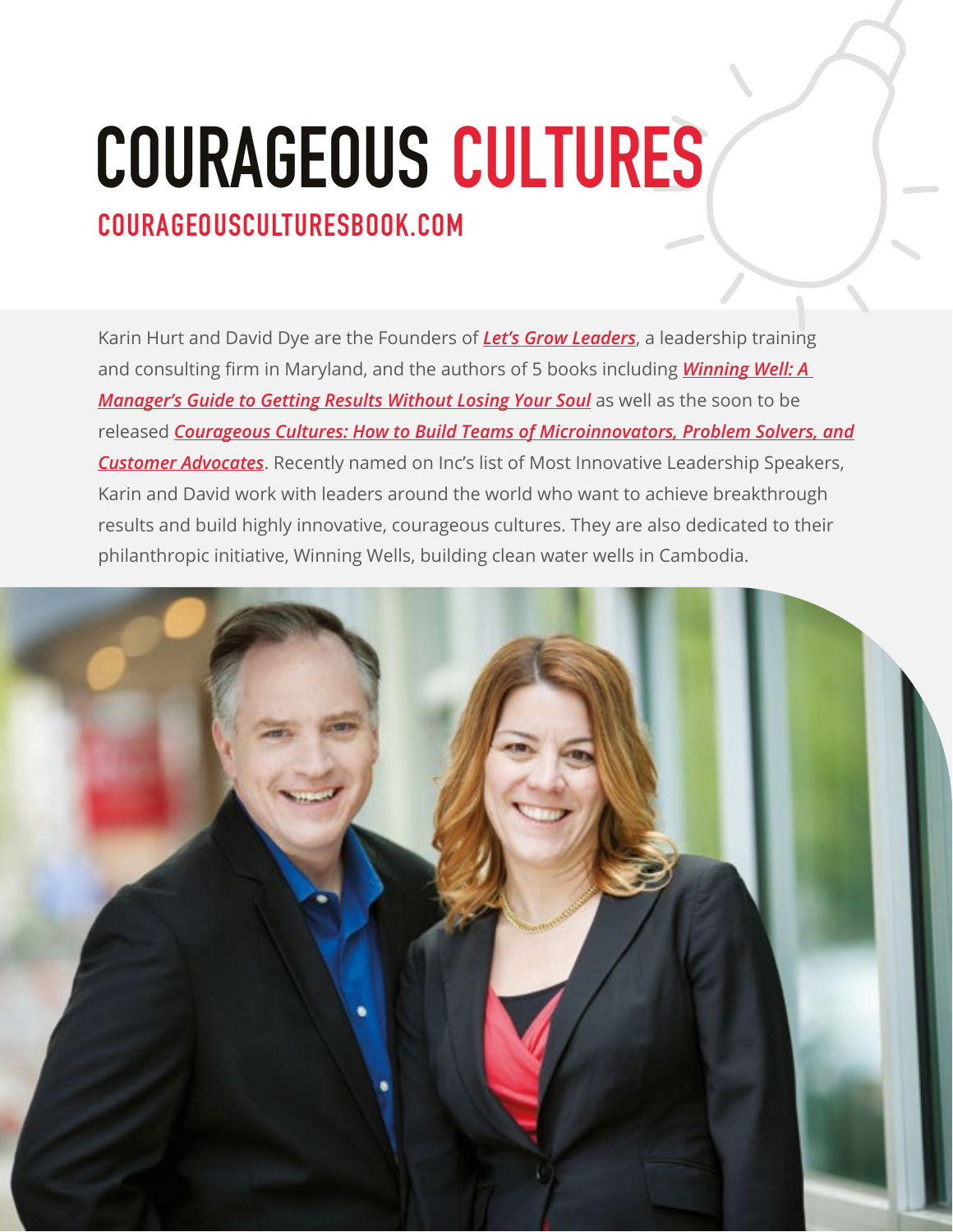## Praise for Courageous Cultures

- **Daniel H. Pink**, #1 New York Times Bestselling author of "When," "Drive," and "To Sell Is Human" says, "Silence isn't always golden. Effective organizations need people to speak up. Courageous Cultures is the ultimate guide to building a workplace environment that values outspokenness. By following the guidance in this savvy book, you'll attract first-rate talent, serve your customer better, and liberate people to perform their best."
- **Liz Wiseman**, New York Times bestselling author of "Multipliers" and "Rookie Smarts" says, "Hurt and Dye offer leaders a wonderfully practical road map for how to get the most from their people – by creating a culture where safe silence dies and small acts of courage compound to increase innovation, problem-solving, and customer advocacy."
- **Kevin Kruse**, CEO of LEADx and New York Times bestselling author, says, "Imagine if you could cast a magic spell over your entire team and suddenly all the complainers became problem solvers, the safely silent became innovators, and your bystanders became upstanders. "*Courageous Cultures*," by Karin Hurt and David Dye, will teach you how to cast that spell."
- **Randy Oostra**, President and CEO Promedica Health System, calls *Courageous Cultures* "a compelling and actionable roadmap for business leaders to tap into the energy and wisdom lying just below the surface within their own organizations. No leaders would be without this valuable resource."

Foreword by AMY C. EDMONDSON

Novartis Professor of Leadership and Management Harvard Business School

**Fortunately, even if voice will always be challenging, leaders have access to a formula that works.**  *Courageous Cultures* **offers such a formula, and leaders who adopt it with passionate intent will be poised to build the kinds of workplaces companies need and employees want.** " "<br>"<br>"

**Sunil Prashara**, President and CEO, Project Management Institute says, "*Courageous Cultures* offers simple steps to nurture a bold organizational culture that encourages people to speak up, take smart risks, innovate, become problem solvers, and seize competitive advantage in a fast-transforming business environment."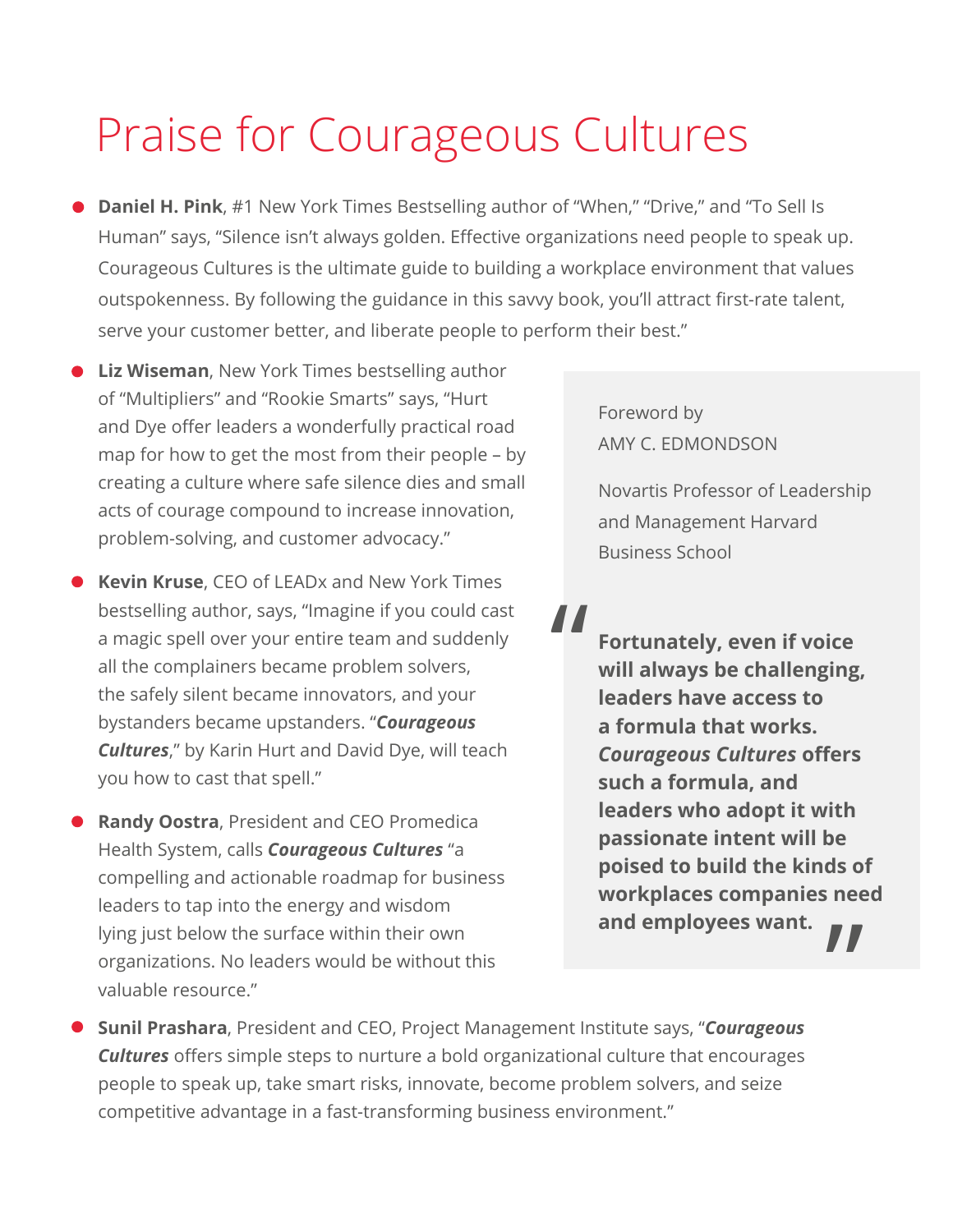## 7 Steps to a Courageous Culture **<sup>1</sup> Navigate the Narrative**

Leverage your courageous moments to inspire future confidence.



Build a foundation of safety, direction, and confidence.



Intentionally seek out ideas, engagement, and solutions.

**<sup>4</sup> Respond with Regard**

Acknowledge, celebrate, and invite more contributions.

**<sup>5</sup> Practice the Principle**

Find the universal ideas that can scale and localize best practices.



Build momentum, sustain success, and prevent a return to old behaviors.

**7 Build an Infrastructure for Courage**

Align system and processes to support your Courageous Culture.

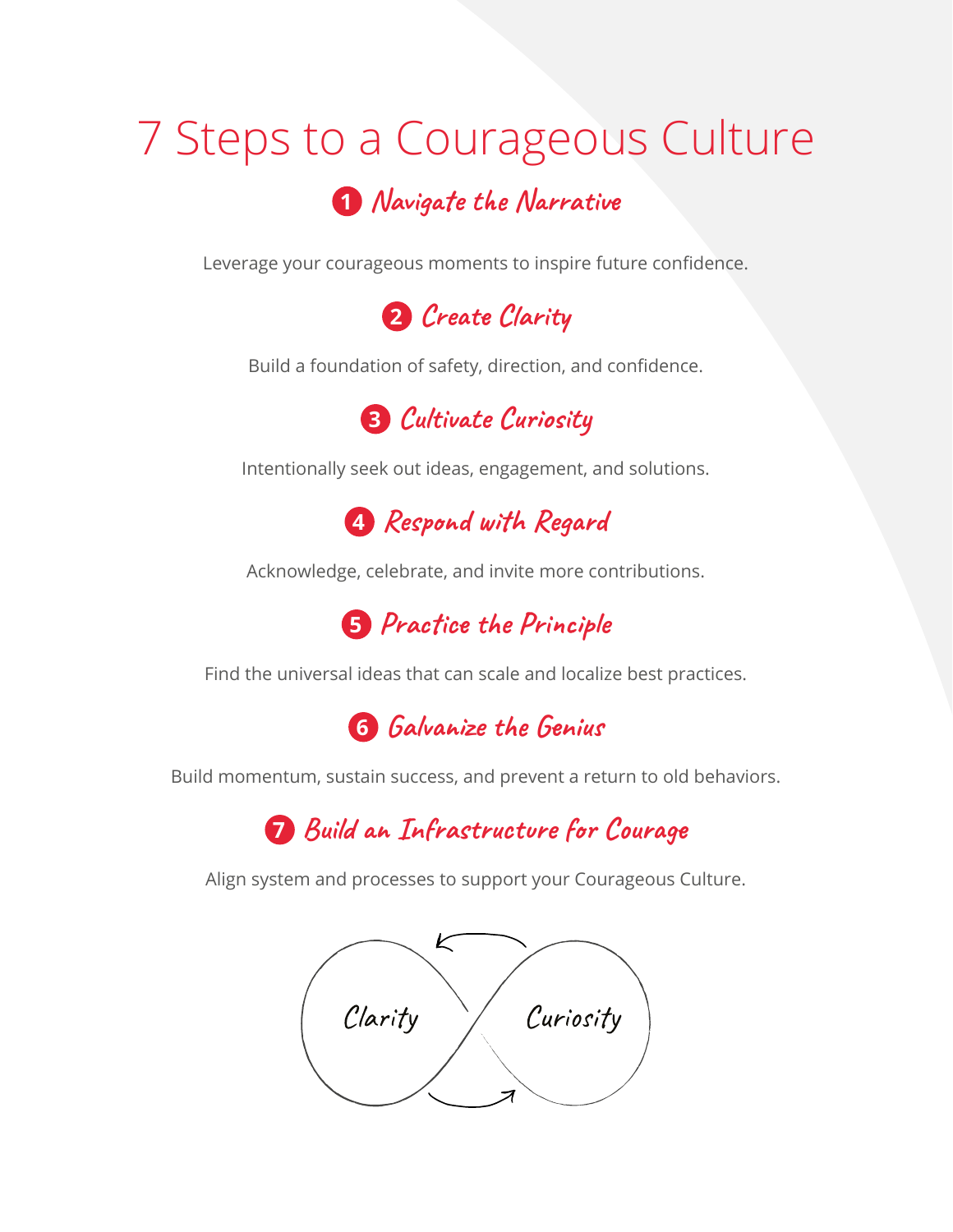## Courageous Cultures Q & A

#### **What prompted your research on Courageous Cultures?**

In our work with companies across a variety of industries around the world we were noticing a disturbing and consistent pattern. Senior leaders are frustrated that employees don't' speak up when they see a problem, or share their ideas for improvement. And, employees in these same organizations are equally frustrated that they are not asked for their input or feel their input is ignored. This disconnect stifles innovation, crushes morale, and thwarts problem solving.

### **What kinds of ideas did you find people were holding back?**

The ideas people are holding back are not trivial. The top three kinds of ideas employees said they were holding back would improve the customer experience, efficiency in a process, or the employee experience.

#### **What surprised you most about this research?**

What was most surprising was the disconnect between the leaders who THINK they are asking and yet employees don't see it that way. It takes more than an open door to invite your employee's best contributions. You must be clear about where you need great ideas,deliberately invite contributions and then respond well.

## **If you didn't have a Courageous Culture before, can you**

#### **really build one now?**

We are in an extraordinary time of micro-innovation and problem solving where everyone is having to pivot quickly to do the best they can with what they have with where they are. Everyone is learning to work differently. This is the perfect time to tap into the ideas of every employee.